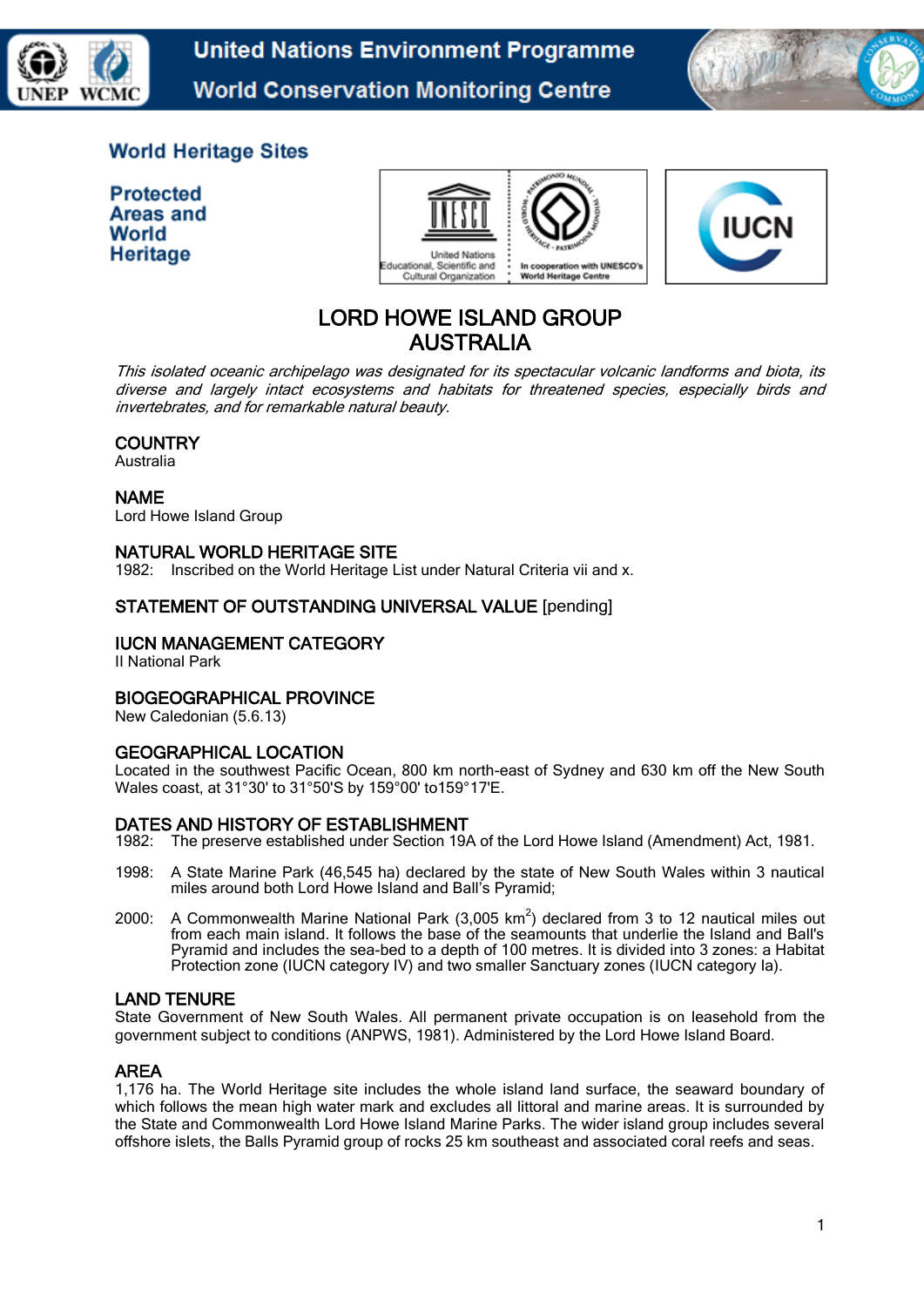## **ALTITUDE**

Sea-level to 875m (Mount Gower)

## PHYSICAL FEATURES

The site includes about 76% of the land area of the main island and surrounding islets. These include the Admiralty Islands immediately north, Mutton Bird and Sail Rock immediately east, Rabbit Island in the western lagoon, Gower Island immediately south and the Ball's Pyramid group 25 km south-east, plus a number of small islets and rocks. Lord Howe Island measures 10 km north to south by 2 km wide in a shallow crescent, enclosing a coral reef lagoon on its west and anchored in the south to two mountainous volcanic plugs rising sheer from the sea, Mount Gower (875m) and Mount Lidgbird (777m). Only a narrow isthmus of lowland in the north-centre of the island is habitable. The northern tip of steep hillsides culminates in extensive sea cliffs against the northern coastline. Within its small area there is an exceptional diversity of spectacular scenic landscapes and underwater vistas, including reefs considered to be among the most beautiful in the world. Ball's Pyramid is a steep triangular stack of bare rock which rises sheer 650m.

The island group is the eroded remnant of a large shield volcano which erupted from the sea floor intermittently for about 500,000 years in the late Miocene between 6.9 and 6.4 million years ago. It now forms the peak of a large volcanic seamount some 65 km long by 24 km wide which rises from a depth of over 1,800m on the southwestern edge of a 1,000 km chain of such submarine seamounts, the Lord Howe Rise, These mark the successive movement of the Australian tectonic plate over a hotspot in the upper mantle below (McDougall *et al.*, 1981). Four separate series of volcanic rocks are seen on the main island group, the oldest being exposed in the Admiralty group and on the north-eastern tip of Lord Howe. These include tuffs, breccia and basalts, with widespread intrusion of basaltic dykes, and are overlain by progressively younger units to the south (Davey, 1986). The youngest volcanic rock is Mt Lidgbird basalt, which occurs in lava flows up to 30m thick. The lowland part of the main island is of sedimentary deposits of Pleistocene and Holocene age, including cross-bedded aeolian calcarenite or dune limestone, with intercalated soil horizons, lagoonal deposits, alluvium and a single sand dune (Davey, 1986).

Since the last eruptions the dominant landforming process has been marine erosion, which has carved major cliffs. Slope failure and the accumulation of talus under cliffs especially in the south, have modified their original shape. Local variations in lithology are the major determinant of the shape of the irregular rocky coastline and of the small residual islands and rock stacks. There are numerous resistant projecting points and sea caves. This erosion has reduced the islands to one-fortieth of the original area. Ball's Pyramid represents the nearly completed destruction of a volcanic island. The entire group has remarkable volcanic exposures not known elsewhere, with slightly weathered exposed volcanics showing a great variety of upper mantle and oceanic type basalts. The intercalated soil horizons have yielded important palaeontological data, with interesting fossil finds such as the shells of land snail Placostylus and the terrestrial giant horned turtle Meiolania platyceps, which probably became extinct more than 20,000 years ago. The group supports the southernmost true coral reef in the world, which is of Pleistocene to Recent age and differs considerably from more northerly warm water reefs. It is unique in being a transition between the algal and coral reefs, due to fluctuations of warm and cold waters around the island. Significant landforms in the preserve are listed in Davey (1986).

## CLIMATE

The climate is humid subtropical with a mean temperature of 16°C in August and 23°C in February. The diurnal and seasonal temperature ranges are both about 7°C. A temperature of 0°C has been recorded on the summit of Mount Gower. Rain falls year-round. The mean annual rainfall in the lowlands is over 1,710mm, with a maximum in winter and a mean rainfall of 100mm in midsummer. The highest annual rainfall recorded in the lowlands is 2,870mm, with a minimum of 1,000mm. The south part of the island is generally wetter due to orographic effects. Relative humidity is high at 75-78% and wind levels average 13 knots in August, 9-10 knots in January and March. Climatic data and summaries are available in Pickard (1983) and Rodd (1981). The alternating influences of warm and cool ocean currents create a transition zone between temperate and tropical regions that contributes to an unusual mix of tropical, sub-tropical and temperate marine fauna and flora and a high level of endemism (DEWHA).

#### **VEGETATION**

Lord Howe Island is largely covered in rainforest, remarkable in that less than 10% of this primary vegetation has been cleared though a further 10% at least has been disturbed by grazing animals.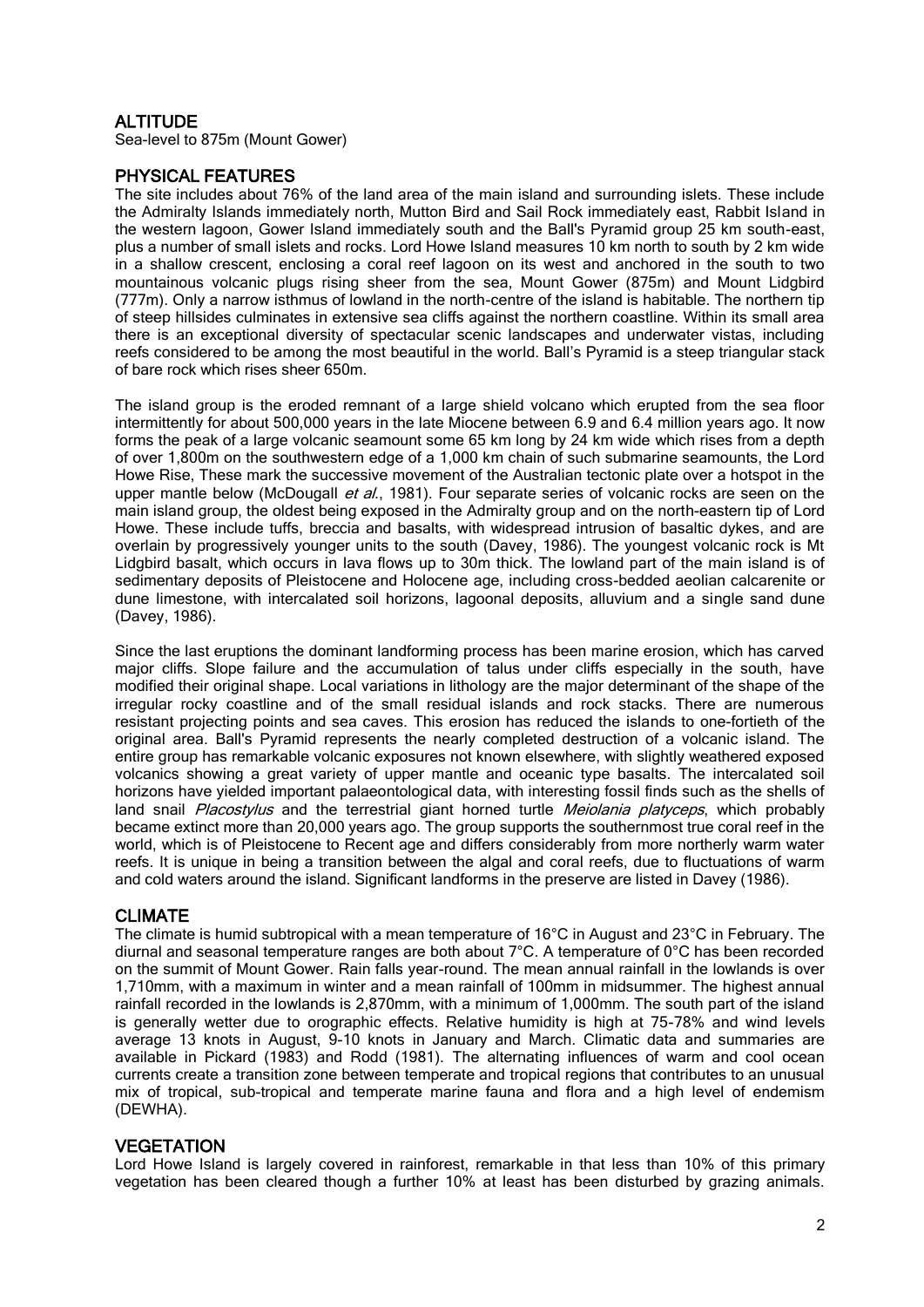There is a wide variety of vegetation types, the diversity corresponding to the range of habitats: lowland, montane, valleys, ridges and areas exposed to maritime influence. Variable exposure to wind and salt spray appear to be the main determinants of vegetation occurrence, structure and floristics. Most of the island is dominated by rainforest or palm forest. It is almost unique among small Pacific Ocean islands in that its mountains have sufficient height for the development of true cloud forest on their summits. Grasslands occur on the more exposed areas. There are 241 native species of vascular plants, in 25 plant associations, 20 alliances and 14 sub-formations. There are 105 endemic species which dominate 14 of the associations, 16 of which are considered rare, endangered or vulnerable (Pickard, 1983; DEST/ERIN, 1995). The vegetation has affinities with both sub-tropical and temperate rain forests: 129 plant genera are shared with Australia, 102 with New Caledonia and 75 with New Zealand. There are 160 naturalised introduced plant species, mostly, but not exclusively, in the lowland settlement area.

The lowland rainforest is divided into five types by Mueller-Dombois & Fosberg (1998): Drypetes -Cryptocaria forest dominates the slopes of the northern hills, with Kentia palm Howea forsterana forest on the flats behind North Bay and  $H$ . belmoreana palm forest in the narrower gullies running down towards Old Settlement Beach, mixed broadleaf Cleistocalyx - Chionanthus, and pandan Pandanus forsteri forest. The understorey is rich with ferns, tree-ferns and mosses. There is Melaleuca - Cassinia scrub, and Cyperus and Poa grasslands on the exposed slopes of Mount Eliza and along the crest of the sea cliffs on the northern coast. The southern mountains are covered with a more variable suite of rainforest on the peaks and palm associations, often with *Pandanus* along drainage lines, and with scrub and cliff associations in the more exposed sections and along the coastline. Mutton Bird Point on the east coast and King Point at the southern tip, have small areas of Poa grassland. The submontane forest of Mounts Gower and Lidgbird is dominated by another endemic palm, Hedyscepe canterburyana with Cryptocaria gregsonii. The very humid summit plateau on Mount Gower and the summit ridge on Mount Lidgbird is covered by a structurally distinct gnarled mossy cloud forest dominated by Zygogynum howeanum and Dracophyllum fitzgeraldii (Roberts, 2001; Davey, 1986).

There are four endemic palm species in three endemic genera. There are also two other endemic genera in the families Asteraceae and Gesneriaceae. Other endemic species are widely scattered among families. Endemism is particularly noticeable among ferns and in the families Asteraceae, Myrsinaceae, Myrtaceae and Rubiaceae. There are 48 species of indigenous pteriodphytes, including 19 endemic ferns, belonging to 32 genera, and 180 species of angiosperms with 56 endemics, in 149 genera. A further four species are represented by endemic subspecies or varieties; there are no gymnosperms. Some of the endemics suggest recent speciation, and many have confusing origins, such as the three endemic palm genera *Howea, Hedyscope* and *Lepidorrhachis*, and also *Dietes* sp., the three congeners of which are endemic to southern Africa and which has seeds with apparently only short range dispersal capacity. Other noteworthy endemics are *Dendrobium moorei* and Bubbia howeana. Many species are threatened or have restricted distribution on the island. There is only one known plant of non-endemic *Pandanus pedunculatus*, and *Chionochloa conspicua* ssp.nov in the Poaceae is an endemic known only from one clump on Mount Lidgbird.

## FAUNA

No indigenous native mammals are known except for a small population of the large forest bat Eptesicus sagittula. A fossil bat skull was uncovered in 1972, and described as a new species, Lord Howe long-eared bat *Nyctophilus howensis* (CR), which may have persisted into modern times. Introduced species include cats and dogs, mouse Mus musculus and black rat Rattus rattus survivors from a wreck, cattle, goats *Capra hircus* and, formerly, pigs Sus domestica, introduced for food. though the latter two are now eradicated.

The islands support large colonies of nesting seabirds. At least 168 bird species have been recorded either living on or visiting the islands as vagrants, with 14 seabirds and 18 land birds breeding regularly. A number of these are rare or endangered. A partial species list is given in Davey (1986). Lord Howe is one of two known breeding grounds for the providence petrel *Pterodroma solandri* (VU), a species that also nests on Phillip Island, near Norfolk Island and probably also on Ball's Pyramid. Possibly half the world's population of flesh-footed shearwater *Puffinus carneipes hullianus* breeds on the island, as do the red-tailed tropic bird *Phaeton rubricauda*, in greater concentrations than probably anywhere else in the world. The island also has the most southerly breeding colony of the masked booby Sula dactylatra. The white-chinned petrel Procellaria aequinoctialis (VU) breeds on the offshore islands (Stattersfield et  $al.$ , 1998). Other important species breeding in the preserve include Kermadec and black-winged petrels Pterodroma neglecta and P.nigripennis, wedge-tailed and little shearwaters Puffinus pacificus,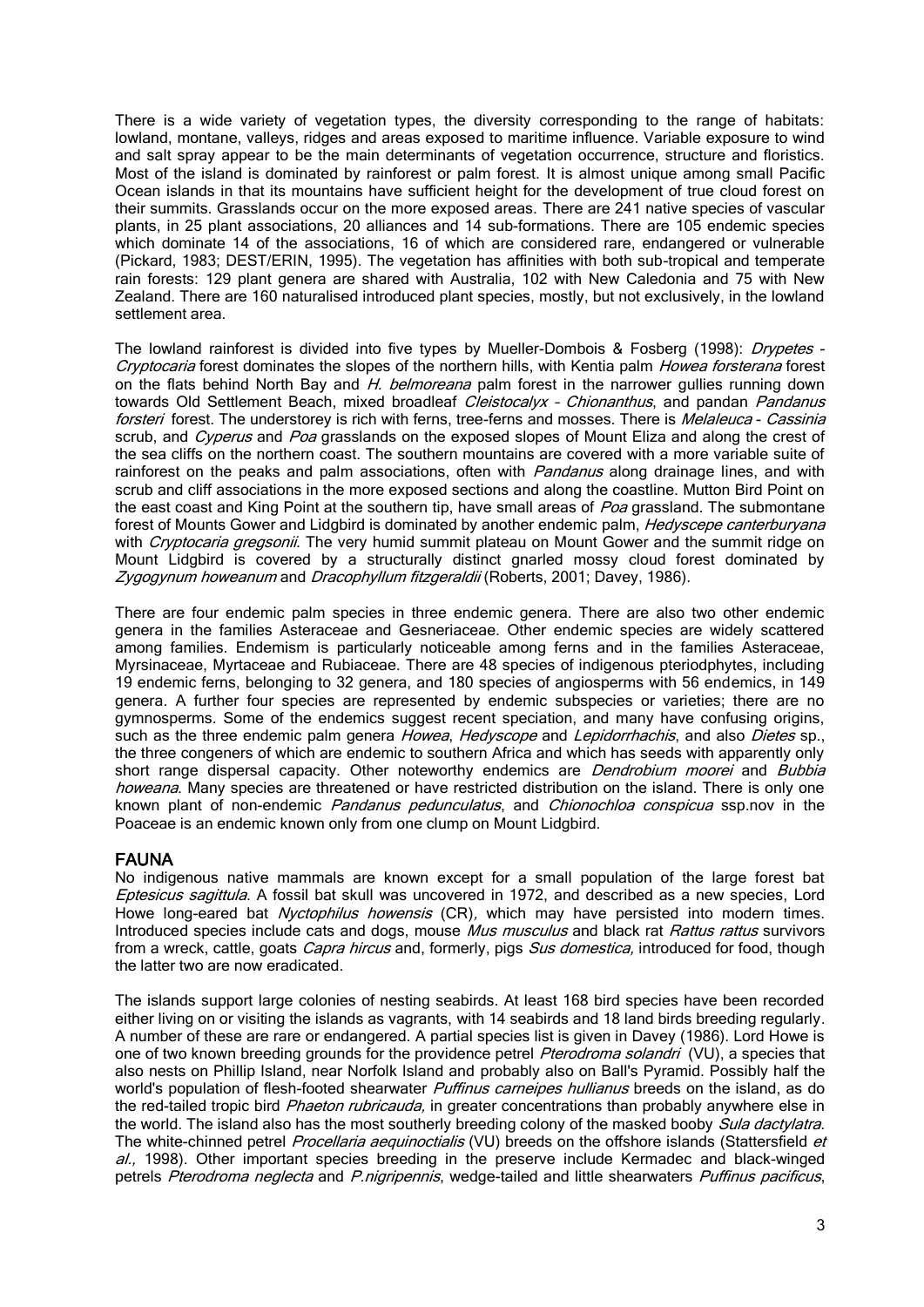and P. assimilis, white-bellied storm petrel Fregetta grallaria, sooty tern Sterna fuscata, noddy Anous stolidus and blue noddy Procelsterna cerulea.

Several migratory wading species are regular visitors to the island, principally double-banded plover Charadrius bicinctus, lesser golden plover Pluvialis dominica, ruddy turnstone Arenaria interpres, whimbrel Numenius phaeopus and bar-tailed godwit Limosa lapponica. There are four endemic birds: the small flightless Lord Howe woodhen *Gallirallus sylvestris* (EN), one of the world's rarest birds, living in the low palm forest. This was reduced to 26 individuals in 1975 by hunting, habitat loss and disturbance by feral animals, including the introduced masked owl *Tyto novaehollandiae,* but it has been successfully bred in captivity. In 2000 the population numbered around 200 (IUCN, 2008). The other endemic birds are the widespread silver-eye Zosterops lateralis tephropleurus (VU), Lord Howe Island golden whistler Pachycephala pectoralis contempta which is reasonably abundant (Davey, 1986) and the Lord Howe Island currawong *Strepera graculina crissalis* which is relatively common in the southern mountains, with lesser numbers found in the north (Lord Howe Island Board, in litt., 1995).

The islands support two native species of terrestrial reptile, the Lord Howe Island skink Oligosoma lichenigera (VU) and Lord Howe Island gecko *Phyllodactylus guentheri*, which are threatened with extinction on the main island but are abundant on other islands in the group. The rainbow skink Lampropholis delicata and bleating tree frog Litoria dentata have been accidentally introduced from Australia. There is a high level of diversity and endemism amongst terrestrial invertebrate taxa. Over 50% of more than 100 species of spiders recorded for Lord Howe Island is thought to be endemic. The small terrestrial gastropods (Hydrobiidae) comprise nine species and sixteen subspecies, a greater number of subspecies than those found on the eastern Australian mainland. The terrestrial molluscs have suffered from habitat changes; two colonies of New Zealand flax snail Placostylus ambagiosus appear to be maintaining their numbers, though distinct forms seem to have become extinct on other parts of the island. Many of the endemic invertebrates from the moss forest on the summit of Mount Gower have been collected and described. There are five endemic species of flies (Diptera) and a further nine confined to Lord Howe and Norfolk Islands. Specimens of the Lord Howe Island stick insect Dryococoelus australis (CR), a large flightless insect thought to be extinct on Lord Howe Island, has been found on Ball's Pyramid. One endemic species of leech and ten endemic species of earthworm, three new genera and 12 new species of terrestrial isopod have been recorded, and recently a new species of talitrid amphipod from the top of Mount Gower was described. The terrestrial and freshwater crustacea are not well known, but include a freshwater crab *Halicarcinus lacustris* and a freshwater prawn Paratya howensis.

The waters around Lord Howe Island provide an unusual mixture of temperate and tropical organisms, including many species at their distributional limits. At least 500 species of fish have been recorded, in 107 families of which 4% are unrecorded elsewhere except for the waters around Norfolk Island and Middleton Reef to the north. 400 are inshore species and 15 are endemic. Luna lionfish *Pterois lunulata* is protected in the marine national park. The reef is the southernmost true coral reef in the world and provides a rare example of the transition between coral and algal reefs. Marine invertebrates include 83 species of corals and 65 species of echinoderms of which 70% are tropical, 24% are temperate and 6% are endemic. The benthic algae include 235 species of which 12% are endemic (DEWHA). Offshore, several species of dolphins and whales occur, sometimes entering the lagoon (Howea Divers, 2007).

#### CONSERVATION VALUE

This isolated oceanic archipelago has spectacular volcanic landforms and biota, diverse and largely intact ecosystems and habitats for threatened species, especially birds and invertebrates, and remarkable natural beauty. The Park lies within a WWF Global 200 Marine Eco-region, a WWF/IUCN Centre of Plant Diversity, and a BirdLife-designated Endemic Bird Area.

#### CULTURAL HERITAGE

The island was discovered in 1788 by a British convict transport ship, captain, Lidgbird Ball, and named after the First Lord of the Admiralty. There is no evidence of prior Polynesian or Melanesian settlement. A small permanent settlement was established in 1834, the settlers making a living by hunting and fishing, and by growing vegetables, fruit and meat for trade with passing ships. With numerous fluctuations over the years, the settlement slowly expanded and consolidated, developing a distinctive social structure and culture (Davey, 1986). The island is an interesting example of restricted island settlement (ANPWS, 1981).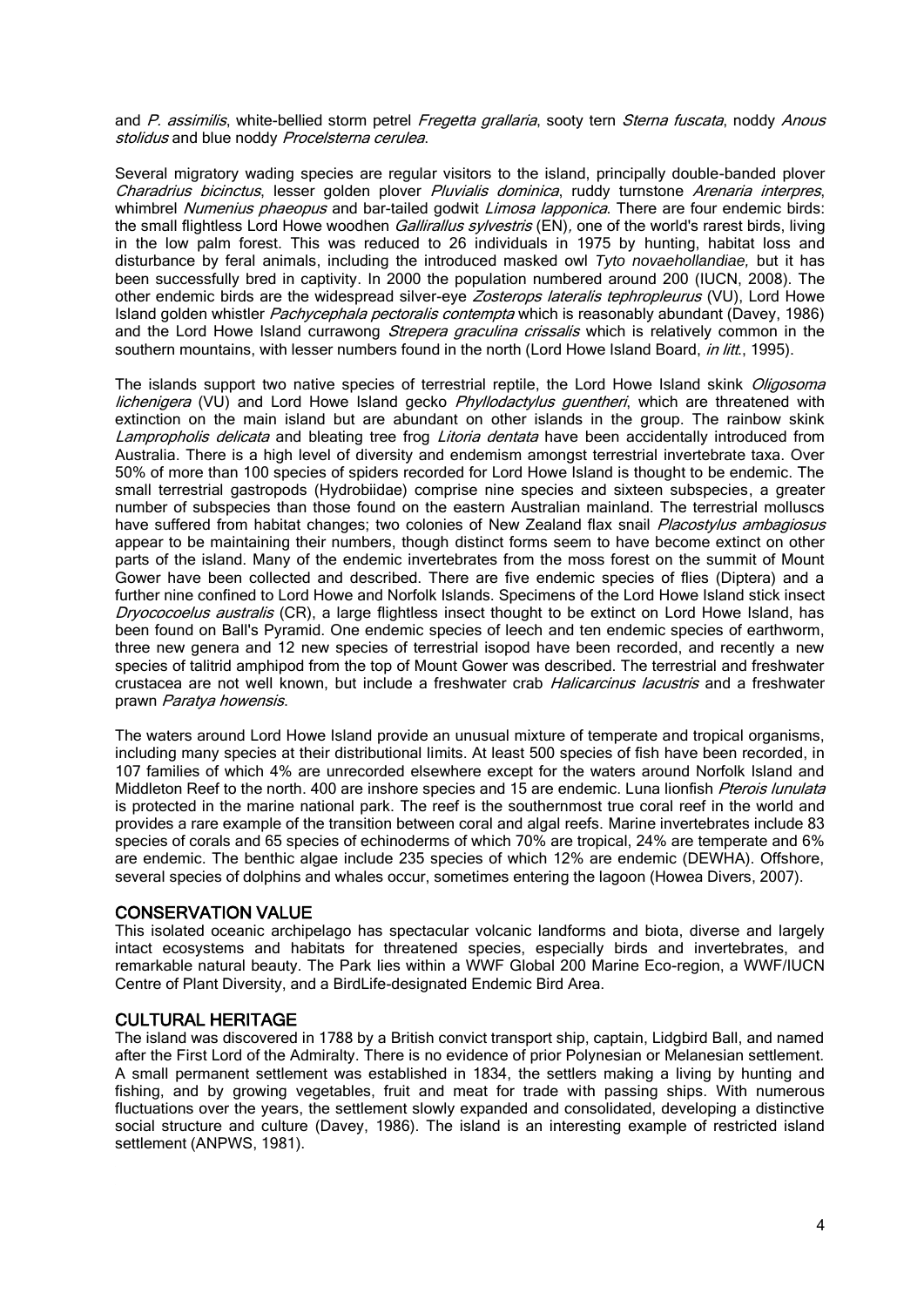## LOCAL HUMAN POPULATION

There is a population of approximately 350 permanent residents who live on the relatively level ground in the central part of the main island. Tourism is the major component of the island economy, followed by public administration and community service. Approximately 10% of the main island's vegetation has been cleared for agriculture. Commercial activities subject to control by the Lord Howe Island Board, include collection of palm seed, especially Kentia palm Howea forsterana, and cutting of Pandanus foliage for basket-making and other crafts (Davey, 1986).

## VISITORS AND VISITOR FACILITIES

The total annual number of visitors, and the revenue derived from tourism are not known. But tourists are restricted to 400 at any one time and some three to four hundred tourists may be present simultaneously during the summer (Davey, 1986). Visitor access to the island is mainly by light aircraft. There are four licensed guest houses providing full board accommodation and 13 self-contained apartment complexes (Lord Howe Island Board *in litt.*, 1995). Walking, for nature study, bird watching or photography is the major recreation: there is an extensive system of tracks throughout the reserve and a guide service is available. Scenic flights are available over the whole island group and several commercial operators offer boat tours. Proposed interpretation and environmental education activities were outlined in the management plan (Davey, 1986). There is surfing and world class diving in the species-rich marine parks surrounding both islands (Howea Divers, 2007)

## SCIENTIFIC RESEARCH AND FACILITIES

There has been considerable scientific interest in Lord Howe since it contains important habitats for conservation of biological diversity and has been observed and little disturbed since its relatively recent discovery in 1778. A succession of scientific expeditions in the 19th century quickly established the international significance of the island's natural history. In the early 1970s the Australian Museum undertook a terrestrial environmental survey of the island for the Lord Howe Island Board (Recher & Clark, 1974), which, with land use planning studies undertaken for the Board (Ashton, 1974) recommended an extensive land reserve for the protection of the terrestrial flora and fauna. A major research project culminated in the successful captive breeding of Lord Howe Island woodhen in the early to mid-1970s. There are programs for ongoing, biannual, annual and five-yearly monitoring of impacts on key species. A research bibliography is given in Davey (1986).

#### MANAGEMENT

Although it is included administratively in New South Wales, Lord Howe Island and its associated islands are under the control and management of the Lord Howe Island Board which consists of three local residents. Under the Lord Howe Island (Amendment) Act, 1981, one of its members is an officer of the New South Wales National Parks and Wildlife Service nominated by the Minister administering the 1974 National Parks and Wildlife Act. Relevant laws include the: National Parks & Wildlife Act (1974, amendment 1981); NSW Environment Planning & Assessment Act (1979); Noxious Weeds Act (1993); Lord Howe Island Regulation (1994); Threatened Species Conservation Act (1995); NSW Marine Parks Act (1997); and the Environment Protection & Biodiversity Conservation Act (1999).

The Lord Howe Island World Heritage Property Strategic Plan for Management 2000–2005 was released in February 2000 (Environment Australia, 2002). The plan, prepared by the Director of Parks and Wildlife, is based on a land use policy to ensure that the management plan for the settlement area complements the reserve management plan, forming a plan of management for the island as a whole. This states that the fundamental management objectives are to: maintain the natural land-forming processes; protect significant landforms; maintain natural plant and animal populations; avoid all unnatural disturbances of plant associations and habitats; protect all individuals and the population of each species from unnatural disturbances; eliminate human disturbance; restore disturbed areas; control or eliminate introduced species; preserve outstanding natural scenery and the natural character of the preserve; promote its appreciation and enjoyment; maintain the full range of plant genetic diversity; and make provision for the continued livelihood of the local populace (Davey, 1986).

A Threatened Species Recovery Plan and a Strategic Plan for Weed Management were prepared by the Board in 2002 and a Regional Environment Plan addressed development and visitor pressure issues in 2003. Specific management activities have included the elimination of goats and feral pigs, resulting in substantial recovery of the understorey (Roberts, 2001). Funds and labour have been allocated to an intensive effort to control weed infestations and feral animals affecting the native vegetation and birds, though funding and labour constraints have so far permitted only the control and not the elimination of introduced flora and fauna.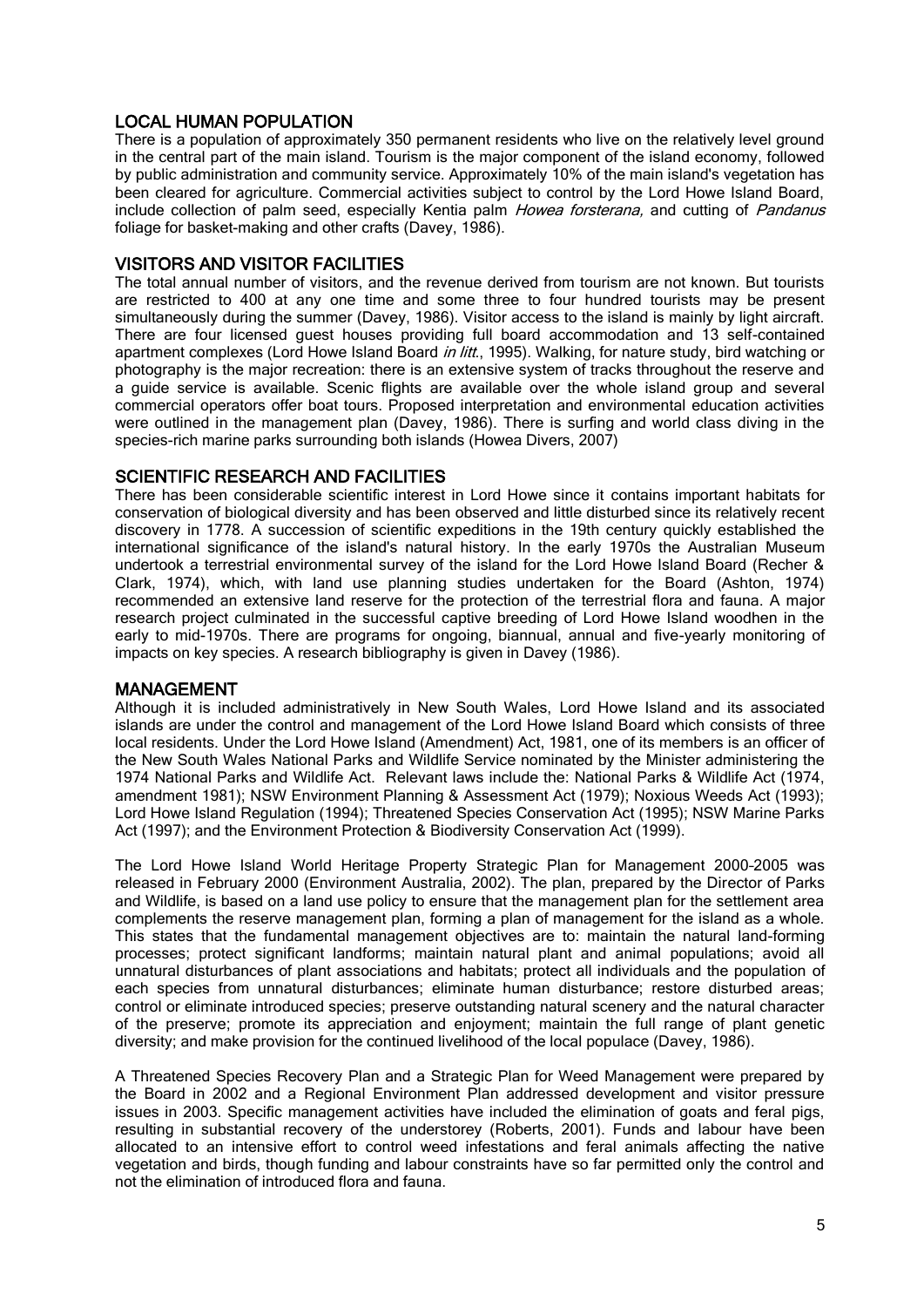## MANAGEMENT CONSTRAINTS

Nine of the fifteen species of land birds recorded when the island was first discovered are now extinct seven of which were endemic. They were destroyed by hunting, introduced black rats, masked owls Tyto novaehollandiae, feral cats and through habitat changes caused by goats and pigs. The size of some seabird colonies on the main island has also declined from these causes. One bat, at least four invertebrate species and two plants also became extinct following human settlement (Hutton et al., 2007). Endemic land snails are less abundant and confined to isolated colonies, and the two native lizards are very restricted if not extinct on the main island. There are 175 introduced plant species. Most of these have not invaded the indigenous plant communities, but in low-lying areas cleared for settlement, grazing and agriculture, destruction of the native vegetation has been virtually complete and regrowth tends to be of invading weeds such as guava Psidium guajava, bitou bush Chrysanthemoides monilifera, kikuyu grass Pennisetum clandestinum, ferny asparagus Asparagus setaceus, and asparagus fern *Protoasparagus eathiopicus* (Lord Howe Island Board *in litt.*, 1995). However, adequate samples of intact lowland vegetation remain in less accessible parts of the island, some in special flora reserves (ANPWS, 1981). Control of these feral and pest species is a central objective of the management plan. Global warming, visitor and tourist pressures are also potential threats (Environment Australia, 2002).

## **STAFF**

53 staff including temporary positions (Environment Australia, 2002).

## BUDGET

Approximately 10% of the Board's budget is committed annually to environmental protection (Lord Howe Island Board in litt., 1995). In 2001-2002 the Board's expenditure on environmental management was US\$ 615,000 in 2001-2002. The state Marine Park Authority's expenditure was US\$335,400 in 2001-2002. Most funding is given for short-term projects and more long-term funding is needed (Environment Australia, 2002).

## LOCAL ADDRESSES

Lord Howe Island Board, Administrative Office, Lord Howe Island, 2898, Australia.

New South Wales National Parks & Wildlife Service, PO Box 1967, 43 Bridge Street, Hurtsville NSW.

Department for the Environment, Water, Heritage and the Arts, GPO Box 787, Canberra, ACT 2601.

## **REFERENCES**

The principal source for the above information was the original nomination for World Heritage status, available in the library of the national Department of the Environment, Heritage and the Arts.

Anon. (1974). Lord Howe Island Australian Natural History 18(2), (Entire issue devoted to Lord Howe Island).

Australian National Parks and Wildlife Service (ANPWS) (1981). Nomination of the Lord Howe Island Group for Inclusion in the World Heritage List. New South Wales Government. 30 pp.

Biosis Research Pty.Ltd (1988). World Heritage Values and Other Values of the Lord Howe Island Group - Update. Port Melbourne.

Brown, I. (1979). Birds of Ball's Pyramid, Lord Howe Island. Australian Birds 13(3): 41-42.

Burbidge, A. & Jenkins, R. (1984), Endangered Vertebrates of Australia and its Island Territories, Australian National Parks and Wildlife Service, Canberra.

Davey, A. (1986). Plan of Management: Lord Howe Island Permanent Park Preserve. New South Wales National Parks and Wildlife Service, Sydney. 118 pp.

DEST/ERIN (1995). Lord Howe Island Group. Managed Area Report. Available via [http://www.erin.gov.au:80/portfolio/dest/wha/lordhowe.html.](http://www.erin.gov.au/portfolio/dest/wha/lordhowe.html) Department of the Environment, Australia.

DEWHA Department of the Environment, Water, Heritage & the Arts (n.d.). Lord Howe Island Marine Park (Commonwealth Waters)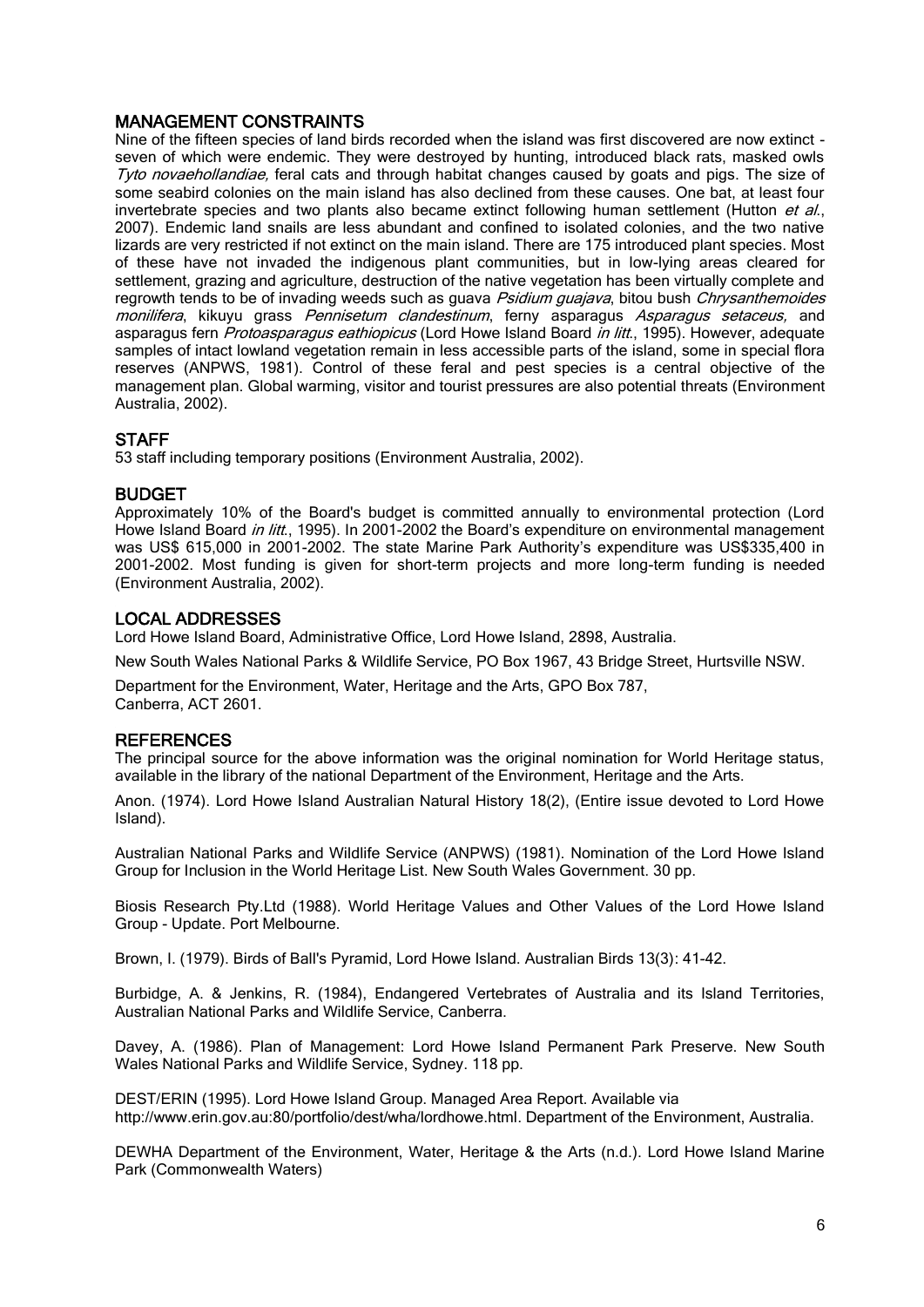Disney, H. & Smithers, C. (1972). The distribution of terrestrial and freshwater birds on Lord Howe Island, in comparison with Norfolk Island. The Australian Zoologist 17(1).

Elenius, E. (1979). Lord Howe Island - world heritage threatened. National Parks Journal 13: 13-14.

Environment Australia (2002). Australia. The Lord Howe Group. In the State of Conservation of the World Heritage Properties in the Asia-Pacific Region Report. 3 pp.

IUCN (2008).The Red List of Threatened Species. IUCN, Gland, Switzerland / Cambridge,UK.

Howea Divers (2007). Marine Park. Lord Howe Island, NSW, Australia

Hutton, I. (1986). Lord Howe Island. Conservation Press, Canberra

---------- (1998). The Australian Geographic Book of Lord Howe Island, Australian Geographic.

Hutton, I., Parkes, J &, Sinclair, A. (2007) Reassembling island ecosystems: the case of Lord Howe Island. Animal Conservation 10 (1) 22–29.

McDougall, I., Embleton, B. & Stone, D. (1981). Origin and evolution of Lord Howe Island - South-west Pacific Ocean. Journal of the Geological Society of Australia 28: 156-176.

McKean, J. (1975). The Bats of Lord Howe Island with the description of a new Nyctophiline bat. Journal of the Australian Mammal Society 1(4): 329-332.

Miller, B. (1981). Liberate the woodhen, the theme of the '80's. Napawi, Staff Newsletter of the National Parks Wildlife Service, (2): 17-19.

Miller, B. & Kingston, T. (1980). Lord Howe Island Woodhen. Endangered Species of New South Wales. National Parks and Wildlife Service.

Mueller-Dombois, D. & Fosberg, F. (1998). Vegetation of the Tropical Pacific Islands. Springer-Verlag, New York.

NPWS (n.d.). Walks and Tours: Mount Gower Walk. New South Wales National Parks and Wildlife Service, Sydney. Leaflet.

Pollard, D. (1977). A proposed Lord Howe Island Marine Reserve: Protecting the southernmost coral reef in the world. Collected Abstracts and Papers of the International Conference on Marine Parks and Reserves, Japan.

Pickard, J. (1983). Vegetation of Lord Howe Island. Cunninghamia 1 (2): 133-266.

Rabone, H. (1972). Lord Howe Island - Its discovery and early associations 1788-1888. Sydney, Australia.

Randall, J. (1975). Lord Howe Island, a land and sea preserve. Proceedings of the First World Conference on Marine Parks and Reserves, Tokyo, Japan.

Recher, H. & Clark, S. (1974). A biological survey of Lord Howe Island with recommendations for the conservation of the island's wildlife. Biological Conservation 6 (4): 263-273.

---------- (1974). Environmental survey of Lord Howe Island. A Report to the Lord Howe Island Board. Australian Museum.

Roberts, W. (2001). Lord Howe Tropical Forests. World Wildlife Fund report. 3 pp.

Rodd, A. (1981). Field Trip 17 Lord Howe Island Handbook. Produced for the XIII International Botanical Congress, Sydney.